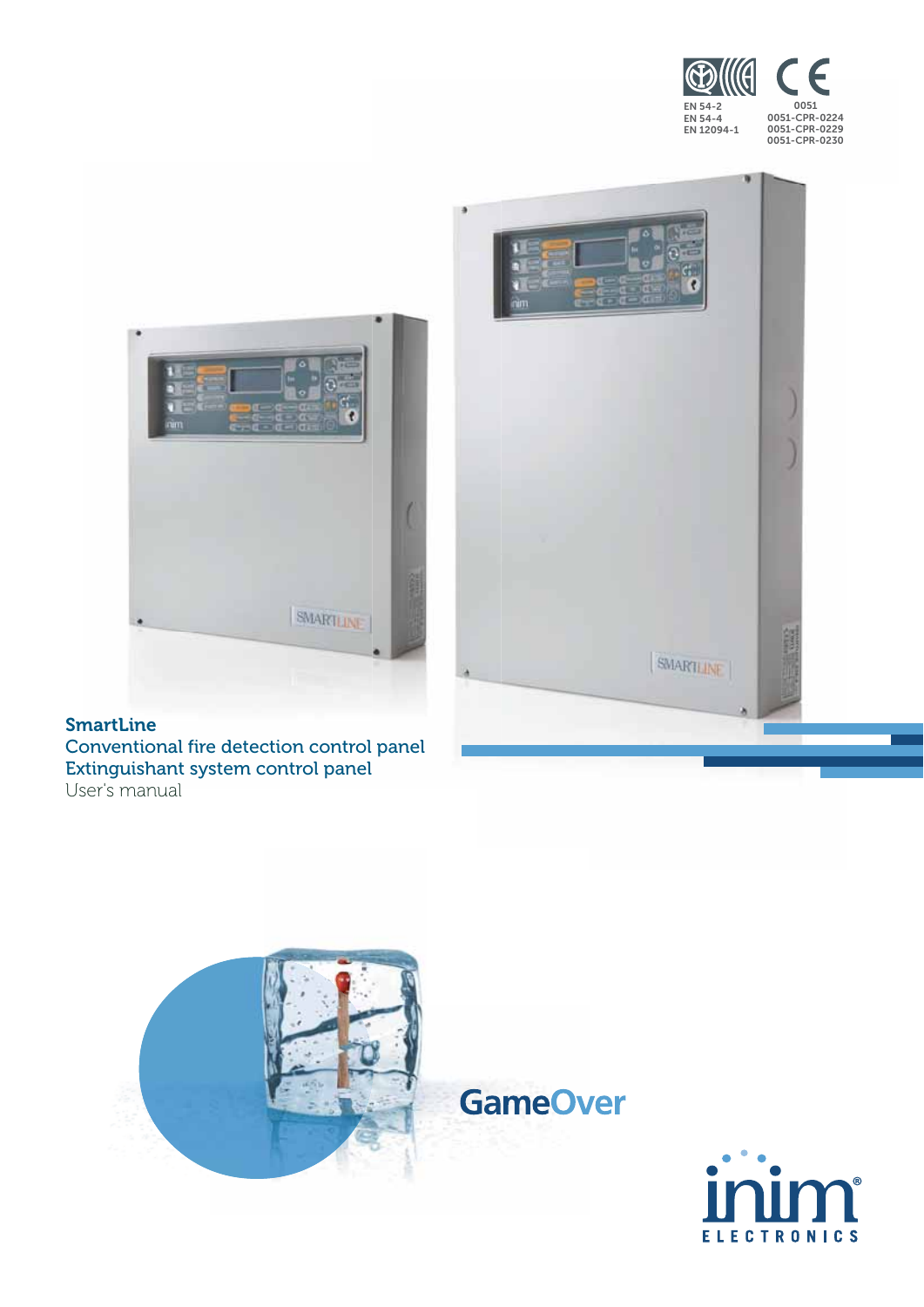

# **Description of the Control panel**

## **1.1 Manufacturer's name and address**

INIM ELECTRONICS S.R.L.

Via Fosso Antico snc - Fraz. Centobuchi

63076 Monteprandone (AP) - Italy

Tel: +39 0735 70 50 07

Fax: +39 0735 70 49 12

info@inim.biz - www.inim.biz

## **1.2 Device identifier**

- Denomination: Conventional fire detection and extinguishing control panel
- Model: SmartLine

## **1.3 Copyright**

The information contained in this document is the sole property of INIM Electronics s.r.l. No part may be copied without written authorization from INIM Electronics s.r.l.

All rights reserved.

## **1.4 In-box documentation**

- User's manual (this manual)
- Installation and programming manual

## **1.5 Manual details**

- Title: SmartLine user's manual
- Edition, Issue: 3.50
- User manual code: DCMUINE0SLINE

# **1.6 Control panel user Interface**



**Figure 1 - Control panel frontplate**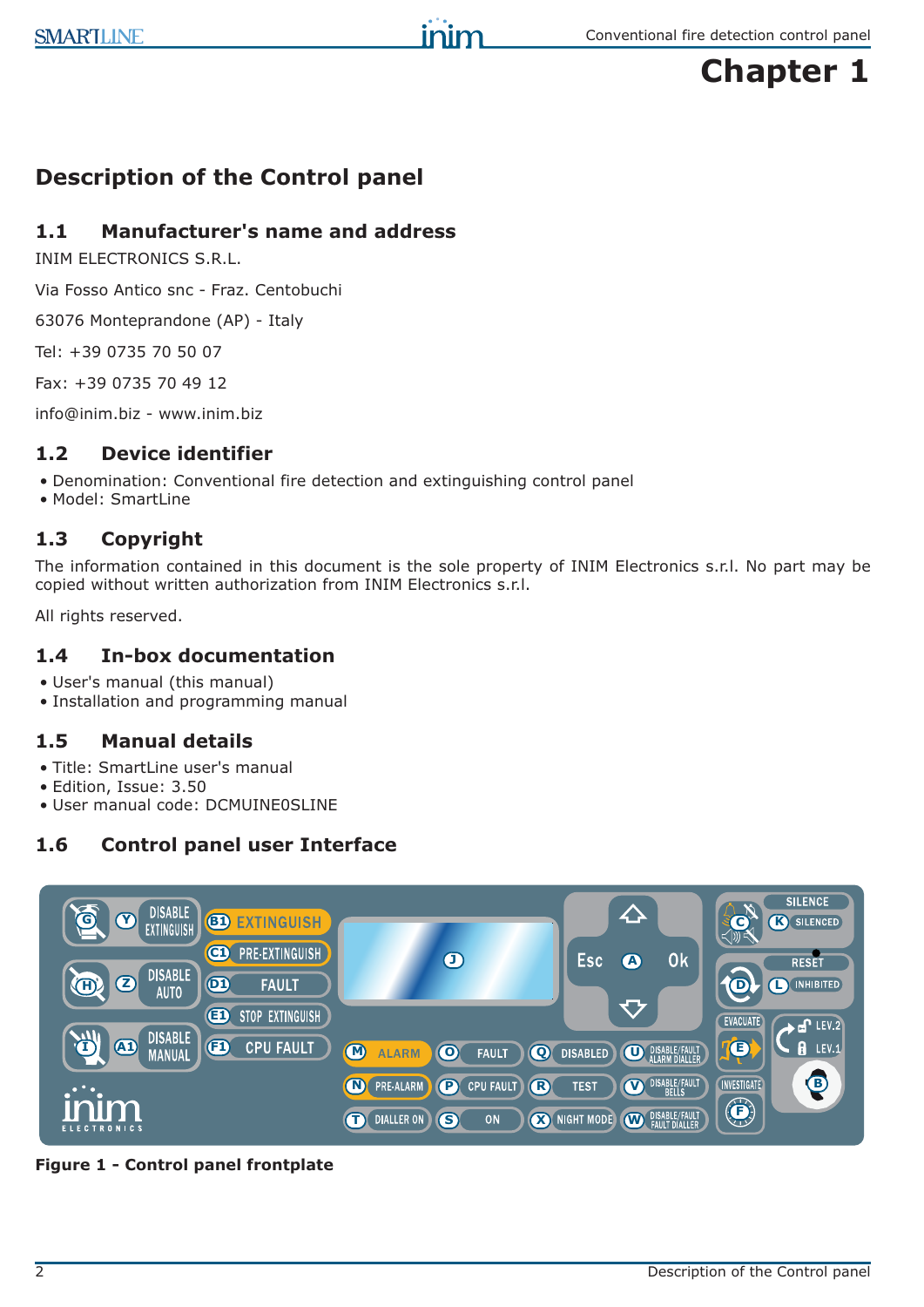#### **1.6.1 Commands**

**Note:** *For further details refer to the Installation Manual, paragraph 5.1 SmartLine panel frontplate.*

|            | <b>Command</b>                        | <b>Access level 1</b>                                                                                                                                                                                          | <b>Access level 2</b>                                                                                                                                                                                                                                                                                                                           |
|------------|---------------------------------------|----------------------------------------------------------------------------------------------------------------------------------------------------------------------------------------------------------------|-------------------------------------------------------------------------------------------------------------------------------------------------------------------------------------------------------------------------------------------------------------------------------------------------------------------------------------------------|
| [A]        | Navigation keys                       |                                                                                                                                                                                                                |                                                                                                                                                                                                                                                                                                                                                 |
| [B]        | Keyhole for the<br>access level 2 key | Key not inserted or inserted in vertical<br>position                                                                                                                                                           | Key inserted in horizontal position                                                                                                                                                                                                                                                                                                             |
| [C]        | <b>SILENCE</b>                        | Push this button to silence (turn off) the<br>panel beeper.                                                                                                                                                    | Silences (turns off) active outputs with the<br>silenceable attribute. The silenceable outputs will<br>hold silenced status until a new event occurs that<br>will release the outputs automatically. The<br><b>SILENCE</b> button operates as a toggle switch,<br>therefore, silenced outputs can be unsilenced by<br>pushing the button again. |
| [D]        | <b>RESET</b>                          |                                                                                                                                                                                                                | Push this button to clear any active events, delete<br>the memory and restore standby conditions.                                                                                                                                                                                                                                               |
| [E]        | <b>EVACUATE</b>                       | If this button is pressed during active<br>pre-alarm conditions, the system will<br>override the programmed pre-alarm time<br>and generate an instant alarm (i.e.<br>activate all evacuation-warning devices). | If this button is pressed when pre-alarm conditions<br>are not active, the system will generate a panel<br>alarm.                                                                                                                                                                                                                               |
| [F]        | <b>INVESTIGATE</b>                    |                                                                                                                                                                                                                | If this button is pressed during active pre-alarm<br>conditions, the system will add the preset<br>investigation time to the running pre-alarm time<br>(this operation can be done once only).                                                                                                                                                  |
|            |                                       | Extinguishant module (accessory item) commands                                                                                                                                                                 |                                                                                                                                                                                                                                                                                                                                                 |
| <b>ECT</b> | <b>NTCADIE</b>                        |                                                                                                                                                                                                                | If this button is proceed once the system will                                                                                                                                                                                                                                                                                                  |

| [G]          | <b>DISABLE</b><br><b>EXTINGUISH</b> | If this button is pressed once, the system will<br>disable Extinguish commands. If this button is<br>pressed again, the system will re-enable Extinguish<br>commands.                                                                                                   |
|--------------|-------------------------------------|-------------------------------------------------------------------------------------------------------------------------------------------------------------------------------------------------------------------------------------------------------------------------|
| [H]          | <b>DISABLE AUTO</b>                 | If you push this button once, the system will disable<br>automatic extinguish commands generated by the<br>Extinguishant module. If you push this button<br>again, the system will re-enable automatic<br>extinguish commands generated by the<br>Extinguishant module. |
| $\mathbf{I}$ | <b>DISABLE</b><br><b>MANUAL</b>     | If you push this button once, the system will disable<br>manual extinguish commands. If you push this<br>button again, the system will re-enable manual<br>extinguish commands.                                                                                         |

## **1.6.2 Signaling**

| <b>LED</b> |                                              | On solid:                                                                                                                                                                 | <b>Blinking:</b> |
|------------|----------------------------------------------|---------------------------------------------------------------------------------------------------------------------------------------------------------------------------|------------------|
| [J]        | Display                                      |                                                                                                                                                                           |                  |
| [K]        | <b>SILENCED</b><br>(yellow)                  | Indicates that the system has been silenced.                                                                                                                              |                  |
| [L]        | <b>RESET</b><br><b>INHIBITED</b><br>(yellow) | In the event of pre-alarm/alarm, indicates that<br>reset commands are not allowed. Reset will be<br>allowed when all outputs have been silenced and<br>this LED goes off. |                  |
| TM1        | <b>ALARM</b><br>(red)                        | Indicates an alarm condition, that is, an input point<br>(detector, callpoint, input module, etc.) set to<br>generate alarms has detected alarm conditions.               |                  |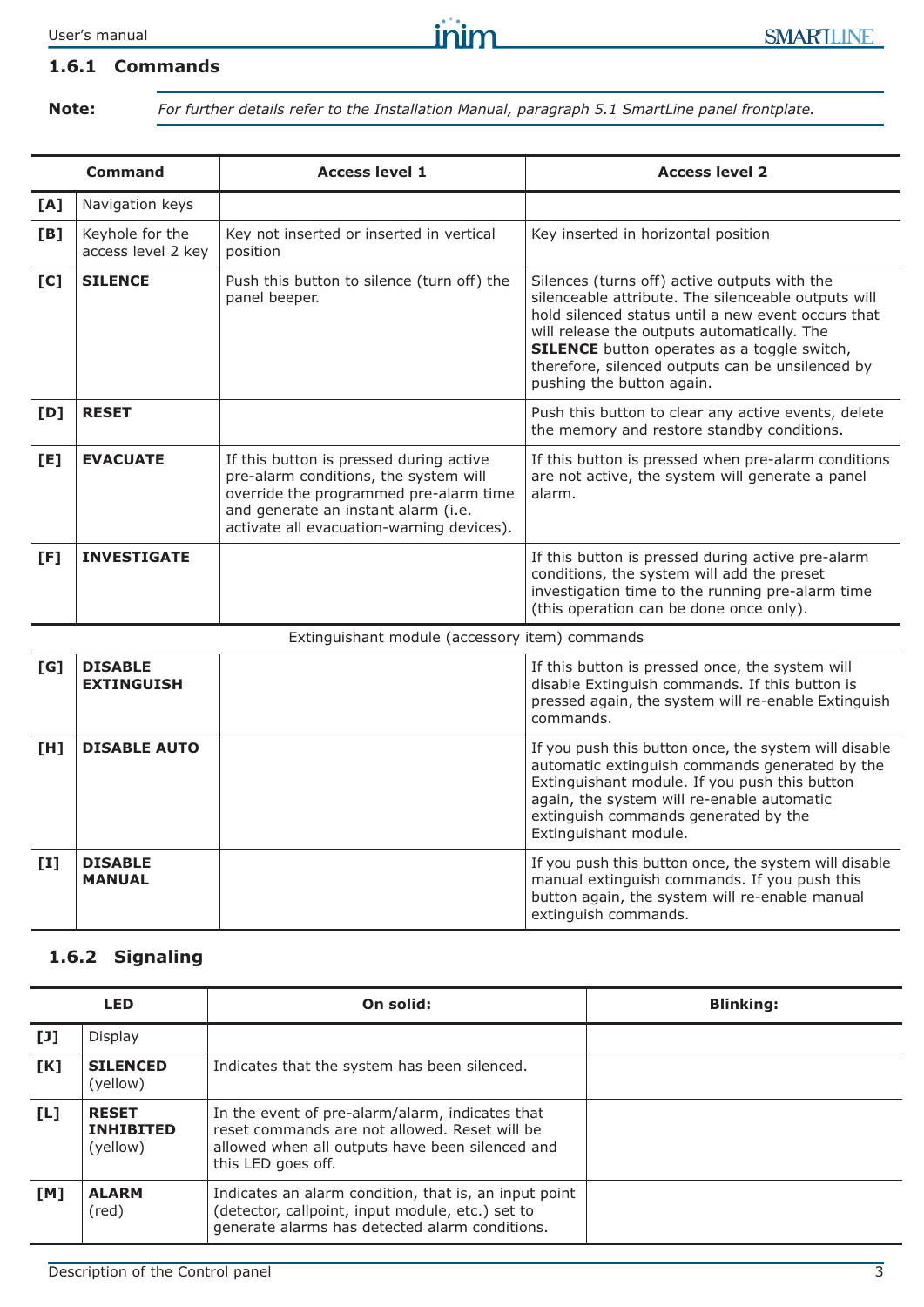# SMARTLINE

|      | <b>LED</b>                                                                                                                                              | On solid:                                                                                                                                         | <b>Blinking:</b>                                                                                                                                                                                      |
|------|---------------------------------------------------------------------------------------------------------------------------------------------------------|---------------------------------------------------------------------------------------------------------------------------------------------------|-------------------------------------------------------------------------------------------------------------------------------------------------------------------------------------------------------|
| [N]  | <b>PRE-ALARM</b><br>(red)                                                                                                                               | Indicates a pre-alarm condition, that is, an input<br>point (detector, callpoint, input module, etc.) set<br>with a pre-alarm time has activated. |                                                                                                                                                                                                       |
| [0]  | <b>FAULT</b><br>(yellow)                                                                                                                                | Indicates an active fault condition. The display will<br>provide the fault details.                                                               | Indicates a restored fault condition in<br>memory. To view the restored fault<br>condition details, consult the events log<br>using the Main menu (level 1).                                          |
| [P]  | <b>CPU FAULT</b><br>(yellow)                                                                                                                            | Indicates trouble with the panel CPU; the panel<br>must be sent back immediately to the manufacturer<br>for repair.                               | Indicates that the CPU re-initialized (due to<br>control panel shutdown or fault condition).                                                                                                          |
| [Q]  | <b>DISABLED</b><br>(yellow)                                                                                                                             | Indicates that one (or more) of the system<br>components (zones or outputs) has been bypassed.                                                    |                                                                                                                                                                                                       |
| [R]  | <b>TEST</b><br>(yellow)                                                                                                                                 | Indicates that one or more components (points or<br>zones) is undergoing tests.                                                                   |                                                                                                                                                                                                       |
| [S]  | ON<br>(green)                                                                                                                                           | Indicates that the system is operating (on).                                                                                                      |                                                                                                                                                                                                       |
| [T]  | <b>DIALLER ON</b><br>$(\text{red})$                                                                                                                     | Indicates that the dialler activation output is active.                                                                                           |                                                                                                                                                                                                       |
| [U]  | <b>DISABLE/</b><br><b>FAULT ALARM</b><br><b>DIALLER</b><br>(yellow)                                                                                     | Indicates that the alarm dialler activation output is<br>disabled or faulty-the display will provide the<br>respective details.                   | Indicates restoral of a fault event. This<br>condition can be cleared by reset only<br>(level 2).                                                                                                     |
| [V]  | <b>DISABLE/</b><br><b>FAULT BELLS</b><br>(yellow)                                                                                                       | Indicates that the sounder/flasher activation output<br>is disabled or faulty-the display will provide the<br>respective details.                 | Indicates restoral of a fault event. This<br>condition can be cleared by reset only<br>(level 2).                                                                                                     |
| [W]  | <b>DISABLE/</b><br><b>FAULT FAULT</b><br><b>DIALLER</b><br>(yellow)                                                                                     | Indicates that the fault dialler activation output is<br>disabled or faulty-the display will provide the<br>respective details.                   | Indicates restoral of a fault event. This<br>condition can be cleared by reset only<br>(level 2).                                                                                                     |
| [X]  | <b>NIGHT MODE</b><br>(yellow)                                                                                                                           | Indicates that the panel is operating in night mode.                                                                                              |                                                                                                                                                                                                       |
|      |                                                                                                                                                         | Extinguishant module signaling (optional system enhancement tool)                                                                                 |                                                                                                                                                                                                       |
| [Y]  | <b>DISABLE</b><br><b>EXTINGUISH</b>                                                                                                                     | Indicates disablement of all types of extinguish<br>commands, via key [G] (refer to the previous table<br>1.6.1 Commands).                        |                                                                                                                                                                                                       |
| [Z]  | <b>DISABLE</b><br><b>AUTO</b>                                                                                                                           | Indicates disablement of automatic extinguish<br>commands, via key [H] (refer to the previous table<br>1.6.1 Commands).                           |                                                                                                                                                                                                       |
| [A1] | <b>DISABLE</b><br>Indicates disablement of manual extinguish<br><b>MANUAL</b><br>commands, via key [I] (refer to the previous table<br>1.6.1 Commands). |                                                                                                                                                   |                                                                                                                                                                                                       |
| [B1] | <b>EXTINGUISH</b>                                                                                                                                       | Indicates that fire extinction is running.                                                                                                        |                                                                                                                                                                                                       |
| [C1] | <b>PRE-</b><br><b>EXTINGUISH</b>                                                                                                                        | Indicates that the pre-extinction output is active.                                                                                               | Indicates that only one zone is in alarm<br>status, therefore, the extinguishant system<br>will not be activated. If another zone<br>latches in alarm, the extinguishant system<br>will be activated. |
| [D1] | <b>FAULT</b>                                                                                                                                            | Indicates trouble with the fire extinction circuits.                                                                                              | Indicates restoral of a fault event.                                                                                                                                                                  |
| [E1] | <b>STOP</b><br><b>EXTINGUISH</b>                                                                                                                        | Indicates that the fire-extinction process has been<br>interrupted by means of a remote Hold-off unit.                                            | Indicates restoral of a Stop extinction<br>event.                                                                                                                                                     |
| [F1] | <b>CPU FAULT</b>                                                                                                                                        | Indicates a CPU fault that requires immediate repair.                                                                                             | Indicates restoral of a fault event.                                                                                                                                                                  |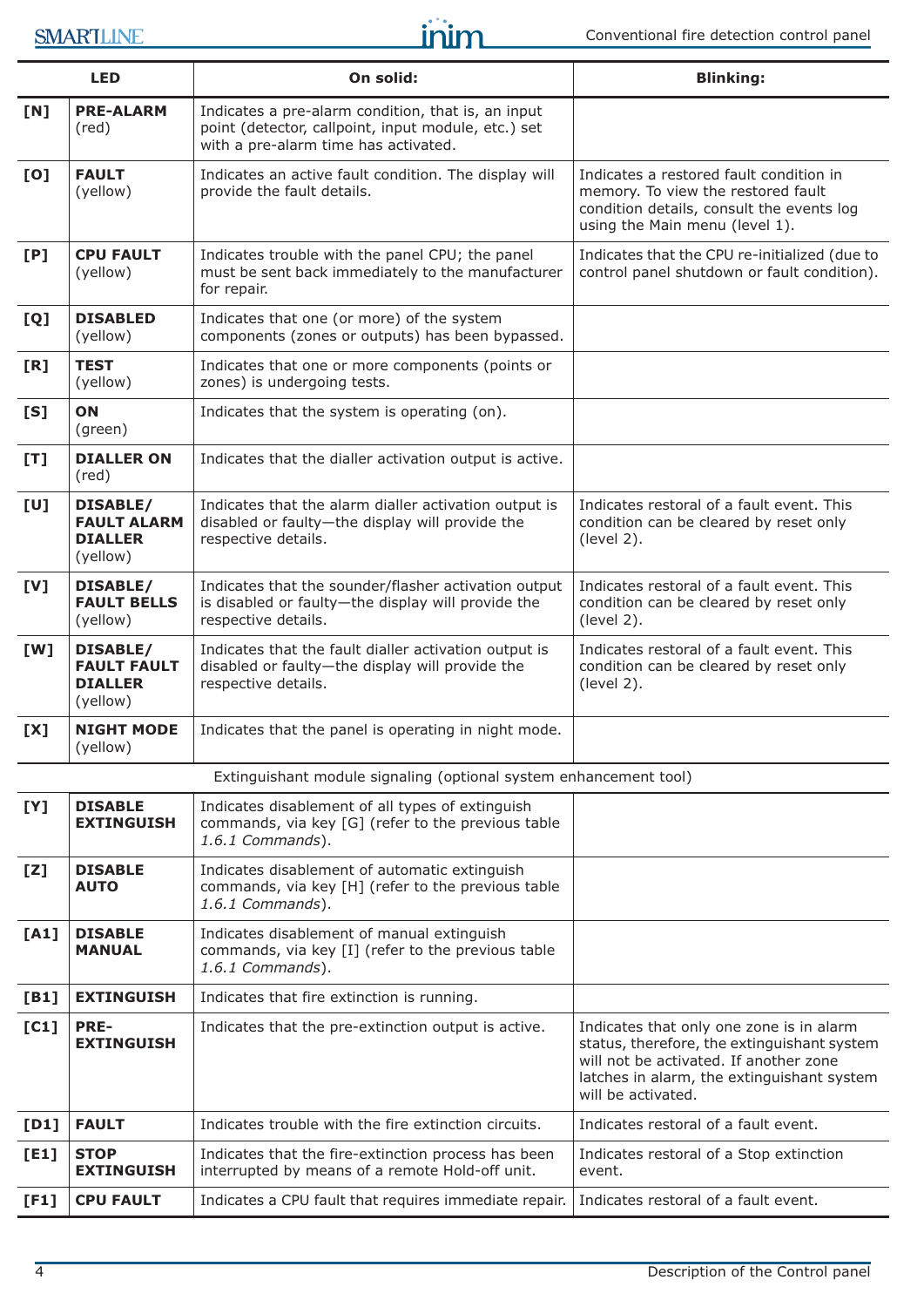# **1.7 Repeater**

This control panel supports up to four repeater panels.

Connected repeater panels replicate all the information provided by the control panel and allow access to all Level 1 and 2 functions (View active events, Reset, Silence, etc.), but do not allow access to the Main menu.



#### **Figure 2 - Front view of the repeater panel**

The SmartLetUSee/LCD repeater is supported by most control panel models. However, when it is connected to a SmartLine control panel, some of the command buttons are not operational. The following keys/ buttons will work:

| [A] | Navigation keys    | Scroll keys which will allow navigation through menus, etc. |
|-----|--------------------|-------------------------------------------------------------|
| [B] | <b>EVACUATE</b>    | As per paragraph 1.6.1 Commands                             |
| [C] | <b>SILENCE</b>     | As per paragraph 1.6.1 Commands                             |
| [D] | <b>RESET</b>       | As per paragraph 1.6.1 Commands                             |
| [E] | <b>INVESTIGATE</b> | As per paragraph 1.6.1 Commands                             |
| [F] | <b>BUZZER</b>      | Turns the panel beeper off                                  |
| [G] | <b>TEST</b>        | Turns on al the LEDs to verify functionality.               |

Repeaters provide the following signals.

## **1.7.1 Display**

The display provides same event data as the panel. For further details refer to paragraph *2.6 Signaling on the display*.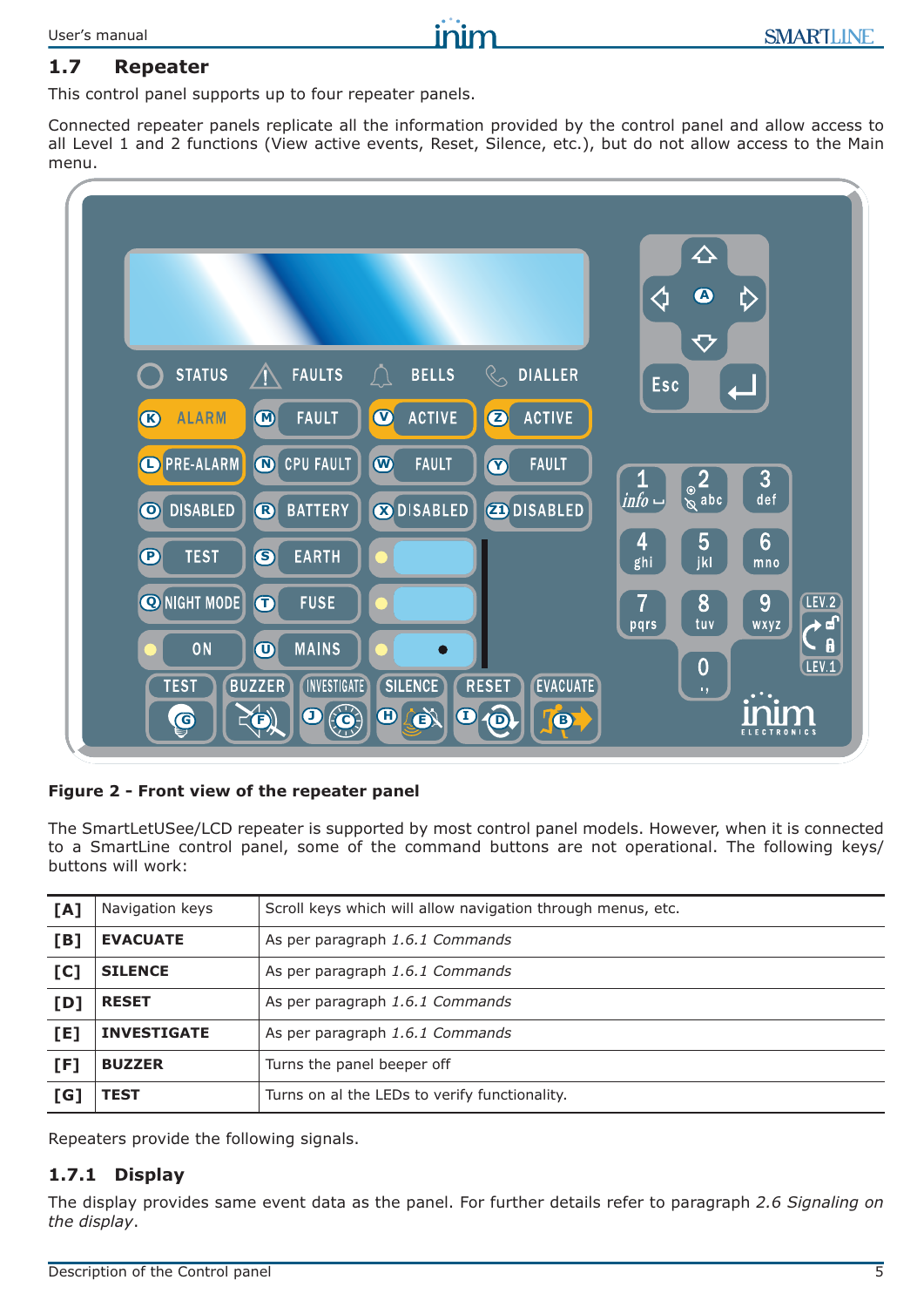SMARTLINE

# **1.7.2 LEDs**

|       | <b>LED</b>                          | On solid:                                                                                                                                                                                  | On blinking:                                                     |
|-------|-------------------------------------|--------------------------------------------------------------------------------------------------------------------------------------------------------------------------------------------|------------------------------------------------------------------|
| [H]   | <b>SILENCED</b>                     | As per paragraph 1.6.1 Commands                                                                                                                                                            |                                                                  |
| $[1]$ | <b>RESET DISABLED</b>               | As per paragraph 1.6.1 Commands                                                                                                                                                            |                                                                  |
| $[1]$ | <b>INVESTIGATE</b>                  | Indicates that investigation time has been<br>requested.                                                                                                                                   |                                                                  |
| [K]   | <b>ALARM</b>                        | As per paragraph 1.6.1 Commands                                                                                                                                                            |                                                                  |
| [L]   | <b>PRE-ALARM</b>                    | As per paragraph 1.6.1 Commands                                                                                                                                                            |                                                                  |
| [M]   | <b>FAULT</b>                        | As per paragraph 1.6.1 Commands                                                                                                                                                            |                                                                  |
| [N]   | <b>CPU FAULT</b>                    | Indicates that the repeater CPU is faulty (it<br>must be sent back to the manufacturer for<br>repair) or that there is no communication with<br>the control panel (check the connections). | Indicates that the control panel CPU<br>has been reset.          |
| [0]   | <b>DISABLED</b>                     | As per paragraph 1.6.1 Commands                                                                                                                                                            |                                                                  |
| [P]   | <b>TEST</b>                         | As per paragraph 1.6.1 Commands                                                                                                                                                            |                                                                  |
| [Q]   | <b>NIGHT MODE</b>                   | As per paragraph 1.6.1 Commands                                                                                                                                                            |                                                                  |
| [R]   | <b>BATTERY</b>                      | Indicates that the panel batteries are low or<br>inefficient.                                                                                                                              | Indicates restoral of the low/<br>inefficient battery event.     |
| [S]   | <b>EARTH</b>                        | Indicates voltage dispersion to earth.                                                                                                                                                     | Indicate restoral of the voltage<br>dispersion to earth event.   |
| [T]   | <b>FUSE</b>                         | Indicates that either the AUX or AUX-R output<br>is shorted and the protection fuse has<br>intervened.                                                                                     | Indicates the restoral of AUX or AUX-<br>R output-shorted event. |
| [U]   | <b>MAINS</b>                        | Indicates Mains failure.                                                                                                                                                                   | Indicates restoral of the Mains failure<br>event.                |
| [V]   | <b>BELLS - ACTIVE</b>               | Indicates that the ALARM NAC output is active.                                                                                                                                             |                                                                  |
| [W]   | <b>BELLS - FAULT</b>                | Indicates that a fault has been detected on the<br>ALARM NAC output.                                                                                                                       | Indicates restoral of the ALARM<br>output fault.                 |
| [X]   | <b>BELLS - DISABLED</b>             | Indicates that the ALARM NAC output has been<br>disabled.                                                                                                                                  |                                                                  |
| [Y]   | <b>DIALLER - ACTIVE</b>             | Indicates that the DIALER output is active.                                                                                                                                                |                                                                  |
| [Z]   | <b>DIALLER - FAULT</b>              | Indicates a DIALER output fault.                                                                                                                                                           | Indicates restoral of the Dialer<br>output fault.                |
| [Z1]  | <b>DIALLER -</b><br><b>DISABLED</b> | Indicates that the DIALER output has been<br>disabled.                                                                                                                                     |                                                                  |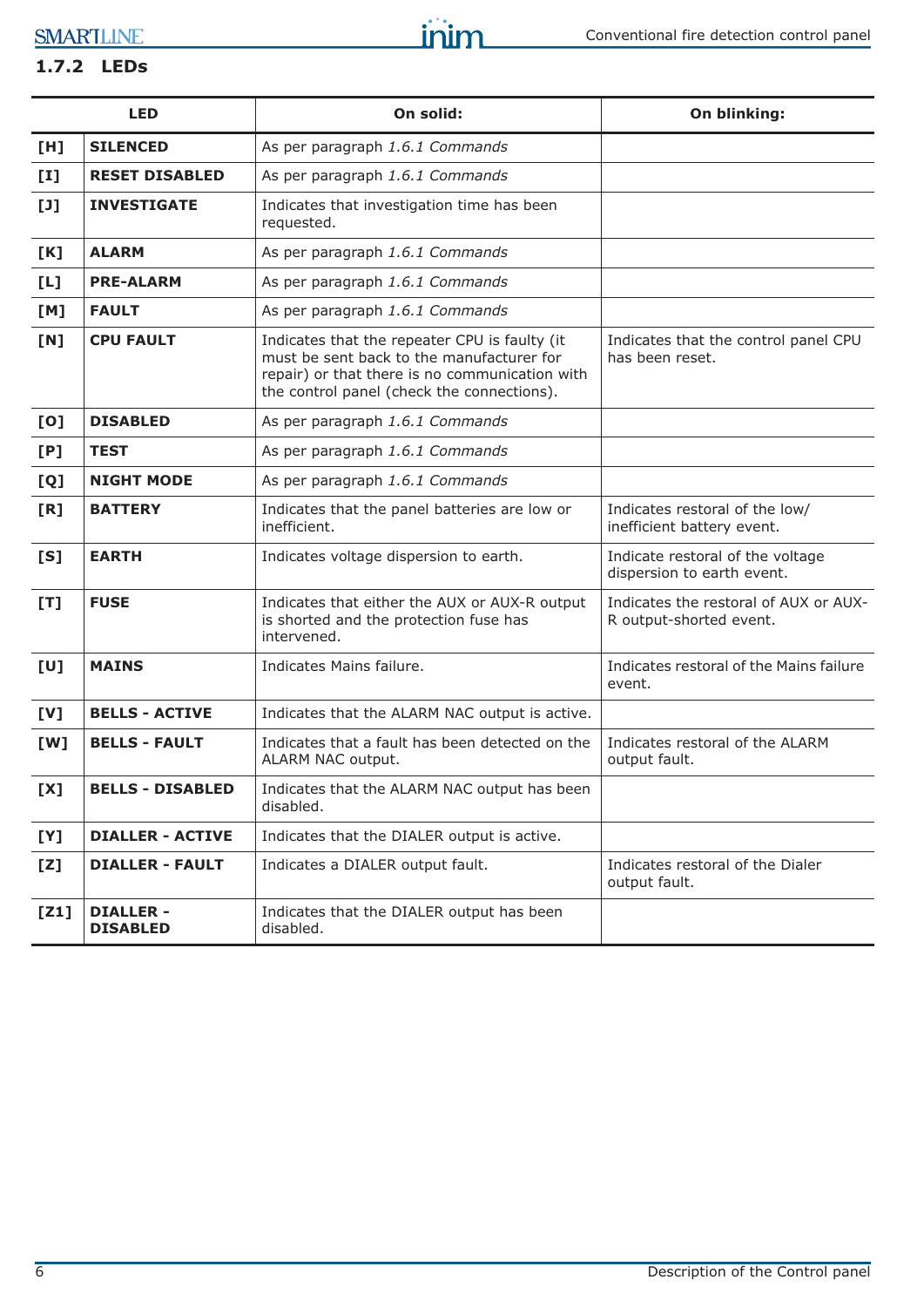# **Chapter 2**

# **Using the Control Panel**

# **2.1 For authorized persons**

**Attention: Insert and turn the key. The panel will enable access level 2. The panel will hold level 2 status for 30 seconds.**

# **2.2 Danger signaling**

**Note:** *In the event of fire hazard, always follow the fire department approved fire drill.*

## **2.2.1 For building occupants**

**ALARM LED on** Evacuate the building immediately.

**PRE-ALARM LED on** In the event of real danger, press the **EVACUATE** button to broadcast the alarm and evacuate the building immediately. Or, if you consider evacuation to be an unnecessary measure, inform the person/s in charge of the safety of the building and its occupants immediately. To silence the beeper, press **SILENCE**.

## **2.2.2 For authorized persons**

To force the panel into alarm status, regardless of its status, press **EVACUATE**.

| <b>ALARM/PRE-</b><br><b>ALARM/RESET</b><br>LED on | At least one zone is in alarm/pre-alarm status:                                                                                                                                                                                                                                                                                                          |  |
|---------------------------------------------------|----------------------------------------------------------------------------------------------------------------------------------------------------------------------------------------------------------------------------------------------------------------------------------------------------------------------------------------------------------|--|
|                                                   | • If there is no intervention during a pre-alarm, the panel will generate an alarm<br>when the pre-set pre-alarm time expires.                                                                                                                                                                                                                           |  |
|                                                   | . To request investigation time, press <b>INVESTIGATE</b> and check the building.<br>Investigation time cannot be refreshed.                                                                                                                                                                                                                             |  |
|                                                   | • In the event of a false alarm, press <b>SILENCE</b> . The panel beeper and the<br>silenceable outputs will be silenced until a new event occurs. If the panel is<br>operating in Night mode, the panel beeper and the silenceable outputs will be<br>unsilenced automatically after the pre-set time, and the panel will generate<br>pre-alarm status. |  |
|                                                   | . If you wish to re-activate pre-alarm/alarm status after pressing the <b>SILENCE</b><br>button, press the <b>SILENCE</b> button again: pre-alarm/alarm signaling and the<br>outputs will re-activate.                                                                                                                                                   |  |
|                                                   | • To clear all alarm/fault signaling and the memory, press RESET. If the<br>conditions persist, the panel will generate another alarm.                                                                                                                                                                                                                   |  |
| <b>SILENCED LED</b><br>on                         | Indicates that the control panel has been silenced but has not yet been reset.                                                                                                                                                                                                                                                                           |  |
| <b>RESET LED on</b>                               | The control panel is in alarm or pre-alarm status, you must press <b>SILENCE</b> before<br>pressing RESET.                                                                                                                                                                                                                                               |  |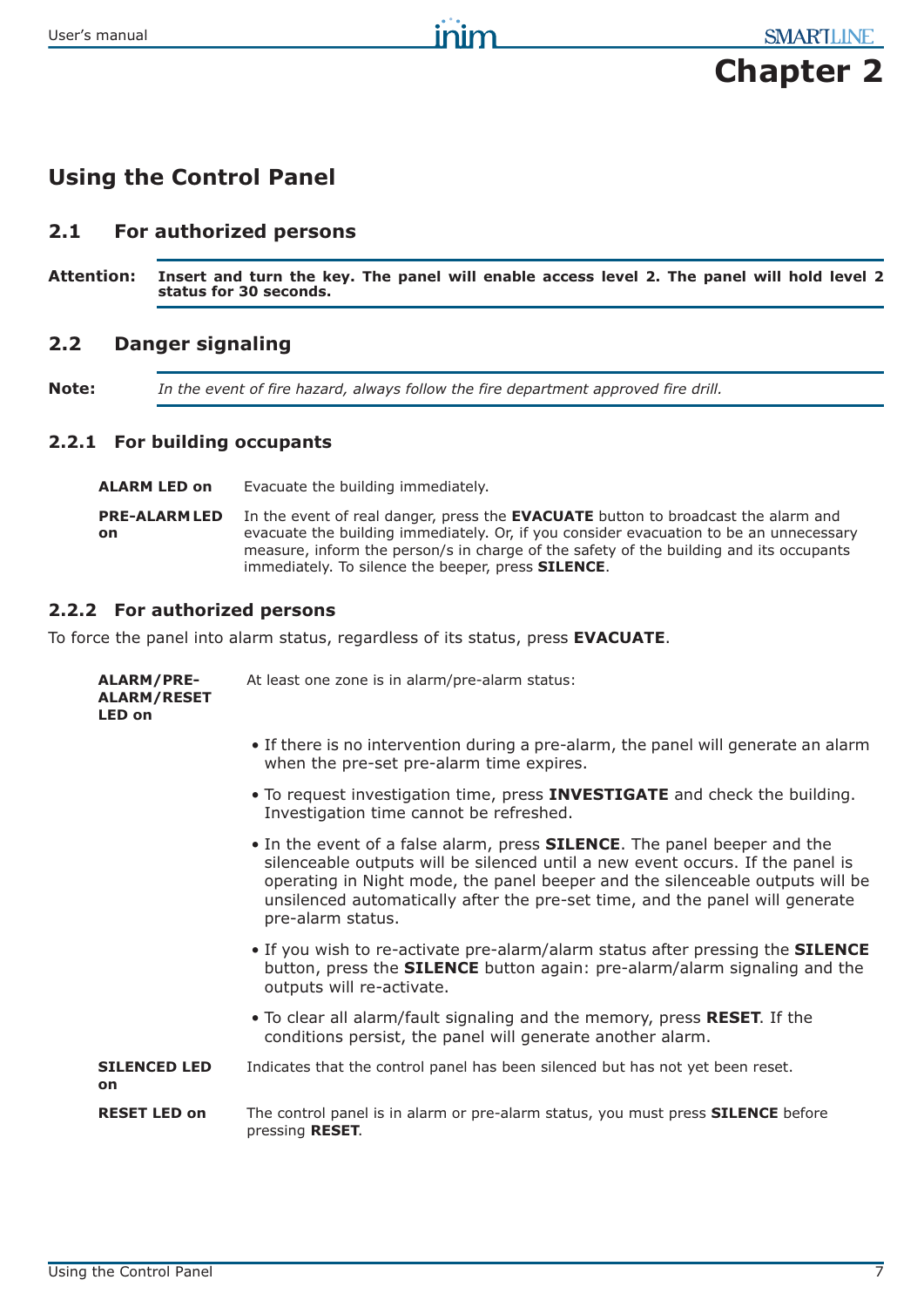## **2.3 Fault signaling**

## **2.3.1 For building occupants**

**FAULT LED on solid or blinking** Inform security personnel immediately.

## **2.3.2 For authorized persons**

You must always ensure that faults are dealt with and cleared as soon as possible. However, in the meantime, you can bypass the zone/point/output concerned.

| <b>FAULT LED on</b>                           | Indicates at least one system fault condition. View the fault details on the display<br>and ensure that it is dealt with and cleared. |
|-----------------------------------------------|---------------------------------------------------------------------------------------------------------------------------------------|
| <b>ON LED off</b>                             | Indicates no mains or battery power supply. The system is not working, ensure that<br>power is restored as soon as possible.          |
| <b>CPU FAULT LED on</b>                       | The control panel is not operating properly and must be sent back to the<br>manufacturer for repair.                                  |
| <b>DISABLE/FAULT</b><br><b>DIALLER LED on</b> | The dialler output is disabled or faulty. View the details on the display. Press RESET<br>to turn off the LED.                        |
| <b>DISABLE/FAULT</b><br><b>DIALLER LED on</b> | The Alarm NAC output is disabled or faulty. View the log details on the display. Press<br><b>RESET</b> to turn off the LED.           |

## **2.4 Informative signaling**

Signaling that does not require specific action.

| <b>NIGHT MODE LED on</b>                            |                                                                                                                                              | The control panel is operating in night mode.                                                                                                   |  |
|-----------------------------------------------------|----------------------------------------------------------------------------------------------------------------------------------------------|-------------------------------------------------------------------------------------------------------------------------------------------------|--|
|                                                     | <b>Attention:</b>                                                                                                                            | The panel may have been programmed to generate instant<br>alarms. During Night mode, SILENCE will be held for the<br>pre-set silence time only. |  |
| <b>FAULT LED</b><br>blinking                        | Restoral of a system fault. View the log details on the display. Press RESET to turn<br>off the LED.                                         |                                                                                                                                                 |  |
| <b>DISABLE/FAULT</b><br><b>BELLS LED blinking</b>   | The ALARM NAC output fault has been cleared. View the log details on the display.<br>Press <b>RESET</b> to turn off the LED.                 |                                                                                                                                                 |  |
| <b>DISABLE/FAULT</b><br><b>DIALLER LED blinking</b> | The Dialler output has signaled a fault and has restored. View the log details on the<br>display. Press RESET to turn off the LED.           |                                                                                                                                                 |  |
| <b>CPU FAULT LED</b><br>blinking                    | The CPU has reset (due to control panel shutdown or jamming). Check the<br>efficiency of the entire system. Press RESET to turn off the LED. |                                                                                                                                                 |  |
| <b>DISABLED LED on</b>                              |                                                                                                                                              | A zone, point or output has been bypassed. View the details on the display.                                                                     |  |
| <b>TEST LED on</b>                                  | A zone or point is undergoing tests. View the details on the display.                                                                        |                                                                                                                                                 |  |
| <b>DIALLER ON LED on</b>                            | An alarm event has activated the dialler.                                                                                                    |                                                                                                                                                 |  |
| ON LED on<br>CONTROL PANEL on.                      |                                                                                                                                              |                                                                                                                                                 |  |

## **2.5 Viewing events**

The events represent the various conditions signaled by the panel and have the following order importance: alarm, pre-alarm, fault, early warning, bypass, test and monitor. The system displays information regarding real-time events of major importance and disregards those of minor importance (e.g.: if the system is dealing with three fault events when a pre-alarm event occurs, the fault events will be disregarded and cleared from the display and the pre-alarm will take priority). All events are saved to the log and can be viewed.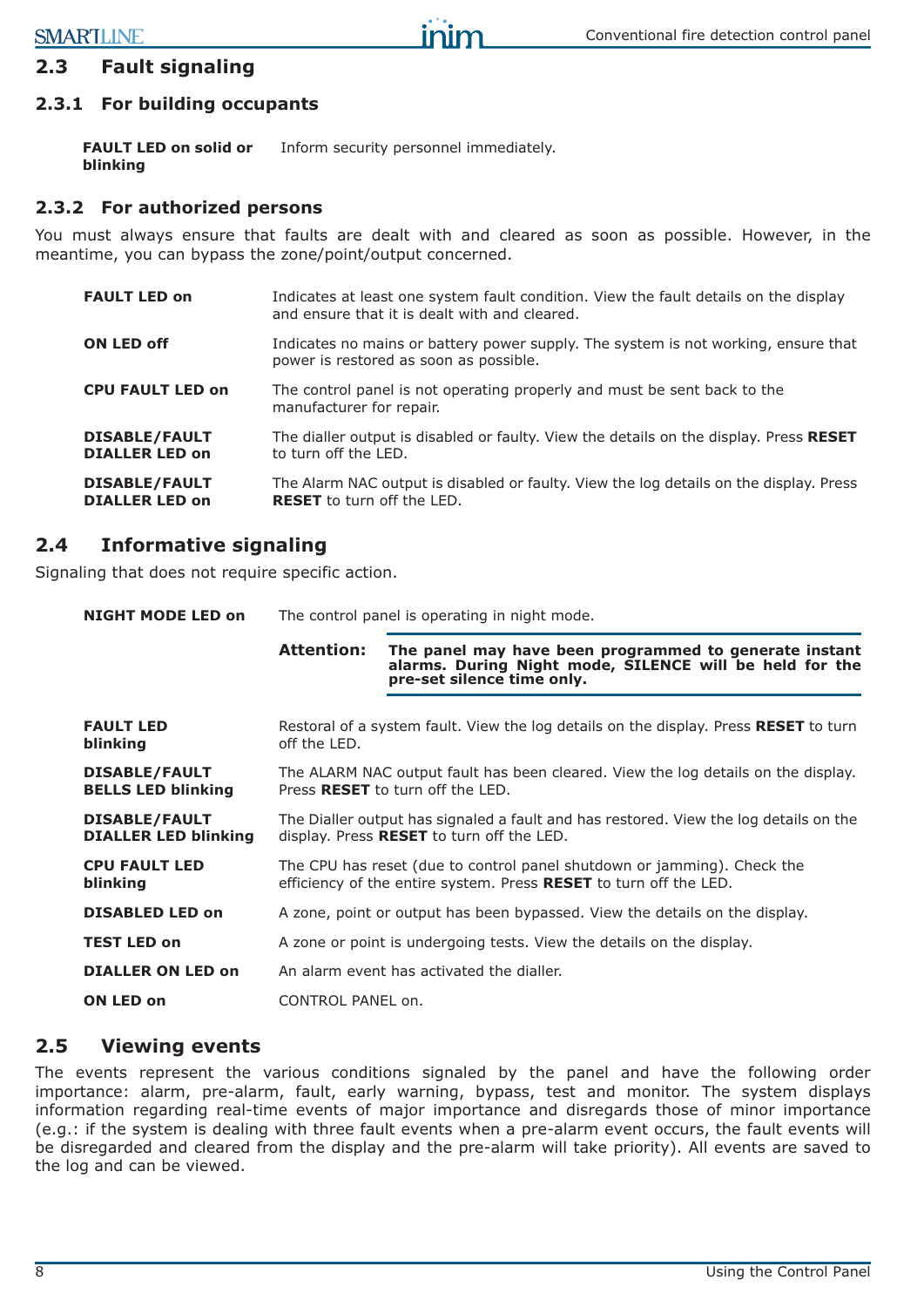#### **SMARTLINE**

#### **2.6 Signaling on the display**

If several events of the same type occur, only the first will be shown on the display. If several alarms occur, the first alarm will remain on the first line of the display and the most recent alarm will be shown on the line below.

Use the  $\triangle$ / $\nabla$  keys to scroll the events on the display.

#### **2.6.1 Alarm signaling**

#### **Example of first alarm: a detector belonging to zone 02 goes into alarm status**

1st line: number of the first zone to go into alarm status

2nd line: description of the first zone to go into alarm status

| TOT. 001 ON 01 Z |  |  |
|------------------|--|--|

Alarm Z02 <Zone Descr. 02>

3rd line: -

4th line: total numbers of alarm events and total number of zones in alarm status.

#### **Example of successive alarm: a detector belonging to zone 29 goes into alarm status**

The total number of alarm events and zones involved will increase, however, the display will still show the details of the first alarm.

| 7.02<br>Alarm             |  |  |  |       |
|---------------------------|--|--|--|-------|
| $\langle$ Zone Descr. 02> |  |  |  |       |
| Fire alarm                |  |  |  | 7.2.9 |
| TOT. 002 ON 02 Z          |  |  |  |       |

1st line: *unchanged* 2nd line: *unchanged* 3rd line: number of the zone in alarm status 4th line: total number of alarm events and total number of zones in alarm status

#### **Example of several alarm event on the same zone: a callpoint connected to the Line I/O of the zone 29 goes also into alarm status**

| Alarm                         |  | Z <sub>0</sub> 2 |
|-------------------------------|--|------------------|
| <zone 02="" descr.=""></zone> |  |                  |
| Fire alarm                    |  | 7.2.9            |
| TOT. 003 ON 02 Z              |  |                  |

1st line: *unchanged* 2nd line: *unchanged* 3rd line: number of the zone in alarm status 4th line: total number of alarm events and total number of zones in alarm status

#### **To view the alarm event details:**

Press the  $\triangle$ / $\nabla$  keys; the details of the first alarm in zone 2 will be shown:

| Alarm    | <zone 02="" descr.=""></zone> | Z <sub>0</sub> 2 |
|----------|-------------------------------|------------------|
| Las Z 29 |                               | TOT. 02Z         |

1st line: number of the zone into alarm status 2nd line: description of the zone in alarm status 3rd line: - 4th line: number of the last zone and total zones in alarm status

If no key is pressed within 20 seconds, the display will restore to the original template.

#### **2.6.2 Pre-alarm, Early Warning and Monitor signaling**

Signaling is the same for these three event types, however, Monitor signaling is not associated with zones.

#### **Example of first pre-alarm event: a detector belonging to zone 02 goes into alarm status.**

|                                                                               | 1st line: pre-alarm event number and total number of pre-alarms |
|-------------------------------------------------------------------------------|-----------------------------------------------------------------|
| Pre-alarm $01/01$<br>Zone<br>02 <sub>1</sub><br><zone 02="" descr.=""></zone> | 2nd line: number of the point in pre-alarm status               |
|                                                                               | 3rd line: description of the point in pre-alarm status          |
|                                                                               | 4th line: $-$                                                   |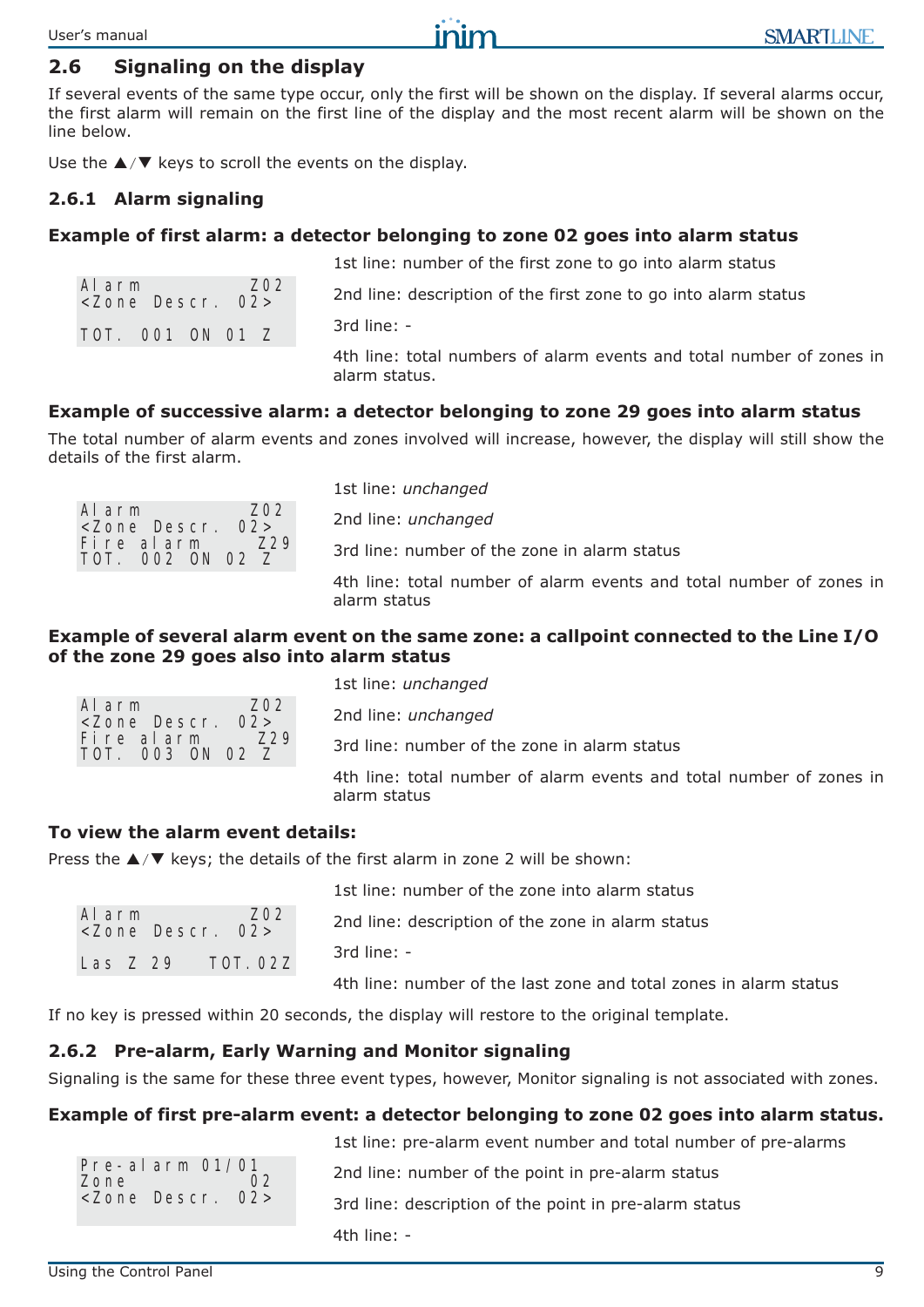## **Example of successive pre-alarm event:**

The total number of pre-alarm events will increase but the display will still show the details of the first prealarm event.

inin

Pre-alarm 01/02 Zone 02 <Zone Descr. 02>

1st line: pre-alarm event number and total number of pre-alarms 2nd line: *unchanged* 3rd line: *unchanged* 4th line: *unchanged*

#### **To view the pre-alarm events:**

Press  $\blacktriangledown$  for the successive pre-alarm event. Press  $\blacktriangle$  for the previous pre-alarm event.

Pre-alarm 02/02 Zone 03 <Zone Descr. 03>

1st line: pre-alarm event number and total number of pre-alarms 2nd line: number of the zone in pre-alarm status 3rd line: description of the zone in pre-alarm status 4th line: -

## **2.6.3 Fault signaling**

Fault signaling can be generated by a zone, or by the dialler, alarm NAC, fault NAC, 24V external loads outputs or by an anomalous condition found by the control panel.

## **Example of first fault: fault on NAC output.**

|                                             | 1st line: progressive number of the fault event and total number of |
|---------------------------------------------|---------------------------------------------------------------------|
| Fault $01/01$<br>SHORTED $1/0$<br>Panel NAC | fault events                                                        |
|                                             | 2nd line: fault type                                                |
|                                             | 3rd line: output description                                        |
|                                             | 4th line: $-$                                                       |

## **Example of a successive fault:**

The total number of faults will increase but the display will still show the details of the first fault event.

| Fault $01/02$ |  |
|---------------|--|
|               |  |
| SHORTED $1/0$ |  |
| Panel NAC     |  |
|               |  |

1st line: progressive number of the fault event and total number of fault events 2nd line: *unchanged* 3rd line: *unchanged* 4th line: *-*

#### **To view the fault events:**

Fault 02/02 Ground fault

Press  $\blacktriangledown$  for the successive fault event. Press  $\blacktriangle$  for the previous fault event.

1st line: progressive number of the fault event and total number of fault events

2nd line: fault type 3rd line: - 4th line: -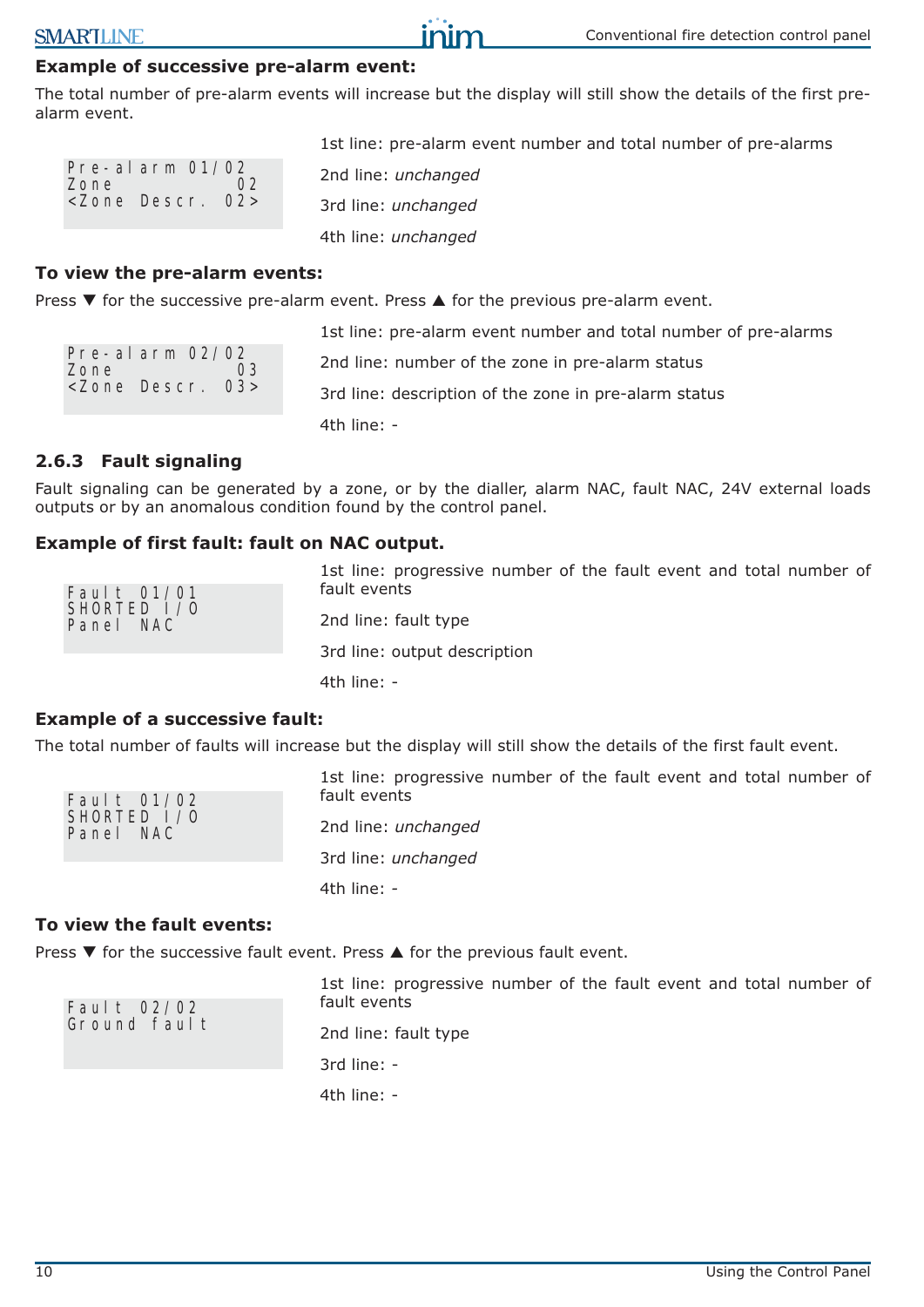Using the Control Panel 11

User's manual

Bypassed signaling can be generated by a zone or an output. Test signaling can be generated only by a zone.

## **Example of first bypassed zone event: zone 12 bypassed.**

| Bypass 01/01<br><zone 12="" descr.=""></zone> | 1st line: number of the first bypassed zone and total number of<br>bypassed zones |
|-----------------------------------------------|-----------------------------------------------------------------------------------|
|                                               | 2nd line: description of the bypassed zone                                        |
|                                               | $3rd$ line: $-$                                                                   |
|                                               | 4th line: $-$                                                                     |

#### **Example of a successive bypassed zone:**

The total number of bypassed zones will increase but the display will still show the details of the first bypassed zone event.

1st line: number of the first bypassed zone and total number of bypassed zones 2nd line: *unchanged* 3rd line: - 4th line: *-* **To view all bypassed zones:** Press  $\blacktriangledown$  for the successive bypassed zone. Press  $\blacktriangle$  for the successive previous zone.

1st line: number of the first bypassed zone and total number of bypassed zones 2nd line: description of the bypassed zone Bypass 02/02 <Point Descr. 12>

3rd line: - 4th line: -

## **2.7 View Events Log**

Bypass 01/02 <Zone Descr. 20>

Press any key, **View log, Ok**: all the recorded events will be shown in chronological order (maximum 100 events).

1st line: progressive number of the last event 2nd line: zone description 3rd line: 4th line: date and time 100 Alarm <Zone Descr. nn> 10/09/14 8:00

Press  $\triangle$ / $\nabla$  to scroll the log.

## **2.8 Test Panel LEDs**

Press any key, **Test LED, Ok;** all the panel LEDs will go on briefly.